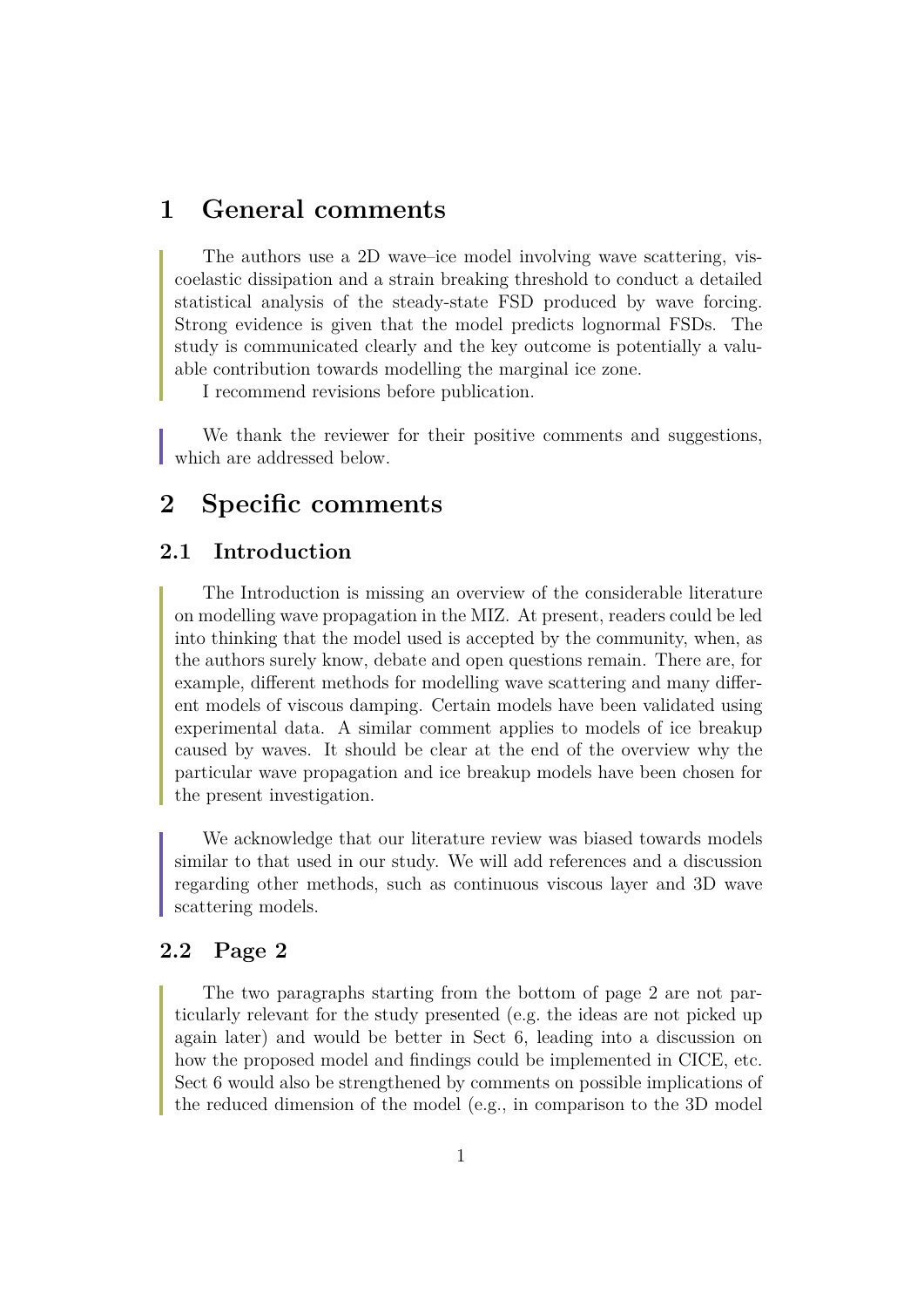of Montiel and Squire 2017) and whether the predicted FSD properties are consistent with the ideas used by Dumont, Williams and co to parameterize power-law FSDs (such as the maximum floe size being half a wavelength).

We thank the reviewer for this suggestion which would strengthen the discussion section. We will incorporate it in the revised manuscript.

## **2.3 Sect 5.1**

At the beginning of Sect 5.1, the move from monochromatic to polychromatic forcing requires more explanation and justification. Presumably the definition of the FSD for polychromatic forcing in equation (23) is computationally efficient, but is it representative of the ensemble average FSD created by (random) irregular wave forcing that obeys the prescribed spectrum? Can examples be given to demonstrate this? Better understanding of this aspect of the model will improve interpretation of the results. Incidentally, I was unable to find  $f<sub>L</sub>$  and  $f<sub>L</sub>$  when scanning back through the paper at this point. Perhaps the latter could be introduced in Sect 2.

We considered an alternative way to introduce the polychromatic forcing, with results shown in the conference proceeding paper Mokus and Montiel (2022). Instead of considering the weighted average of FSDs from monochromatic forcings, we considered the FSD resulting from the repeated breakup by an irregular-wave-induced strain field simulated from a discretised spectrum with random phases. The results are quantitatively different, but the distribution shape remains similar (unimodal, mode clearly distinct from the smallest observation), with the lognormal model significantly stronger than the power law model. An illustration of the difference can be seen on Figure 1. However, we do not think one of these two parametrisations of a polychromatic forcing is obviously better. Both rely on different sets of assumptions. In particular, the irregular wave-forcing simulation assumes steady state to be reached by waves of all periods at the same time, even though longer waves propagate faster. Our initial approach assumes different periods act independently to break the ice, and that their effects can be averaged over. Which one is physically the most sensible is unclear and will need experimental confrontation.

We will insist on the assumptions and underlying limitations in the revised manuscript, and mention the alternative parametrisation (strain superposition) in the discussion.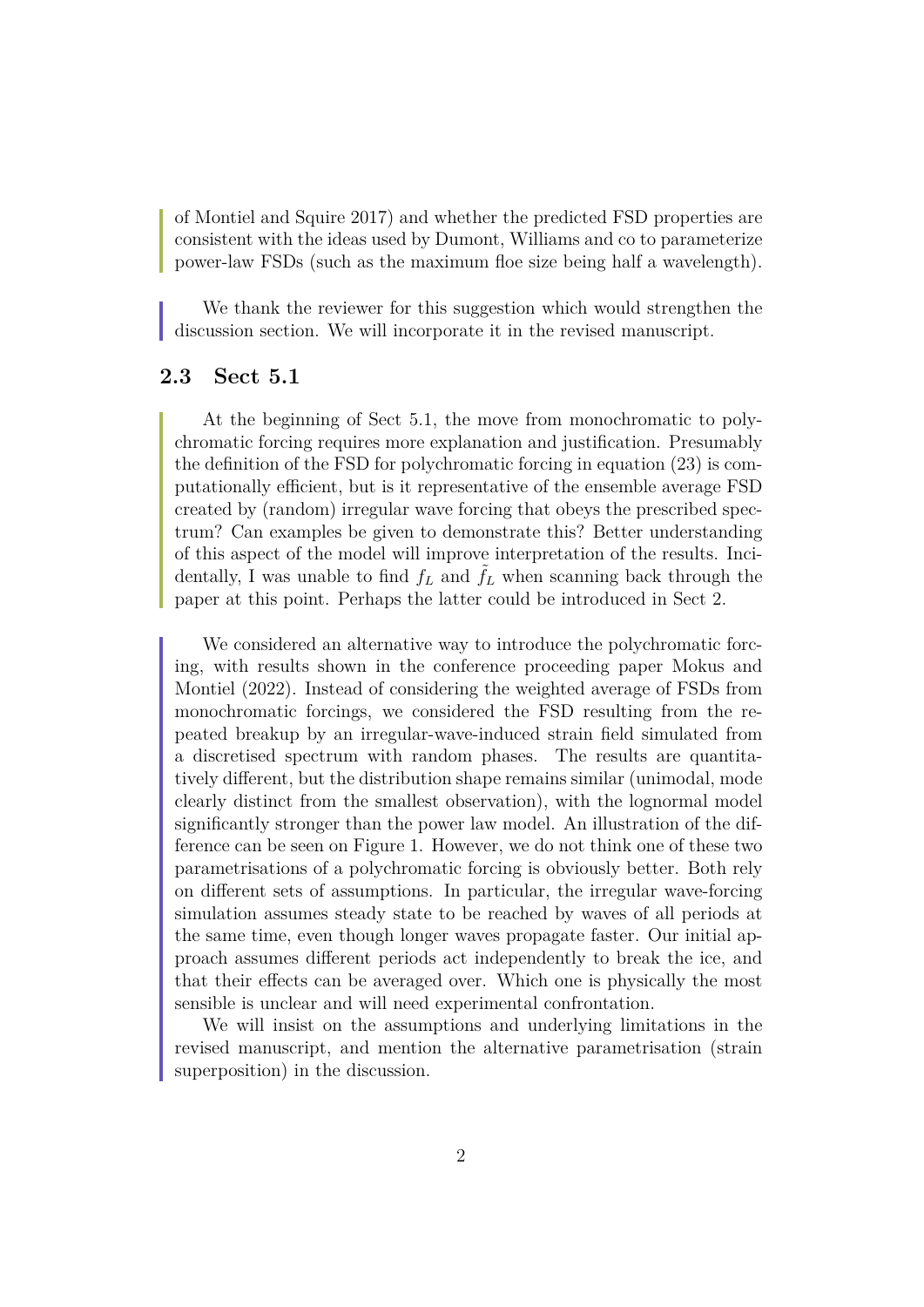

Figure 1: Comparison of results from two ways of considering the polychromatic forcing. Lognormal fits overlayed over histograms. The leftmost histogram (orange hue) corresponds to the method presented in Section 5 of the present paper. The rightmost histogram (blue hue) corresponds to the alternative method presented by Mokus and Montiel (2022), where we use strain superposition to determine the fracture points. Both histogram areas are normalised, the log x-axis skewing this perception.

## **2.4 Title**

A title that indicates the scope of the study would be better, e.g. Model predictions of lognormal floe size distributions in the marginal ice zone caused by wave forcing

We will consider alternative titles.

# **3 Minor comments**

## **3.1 25**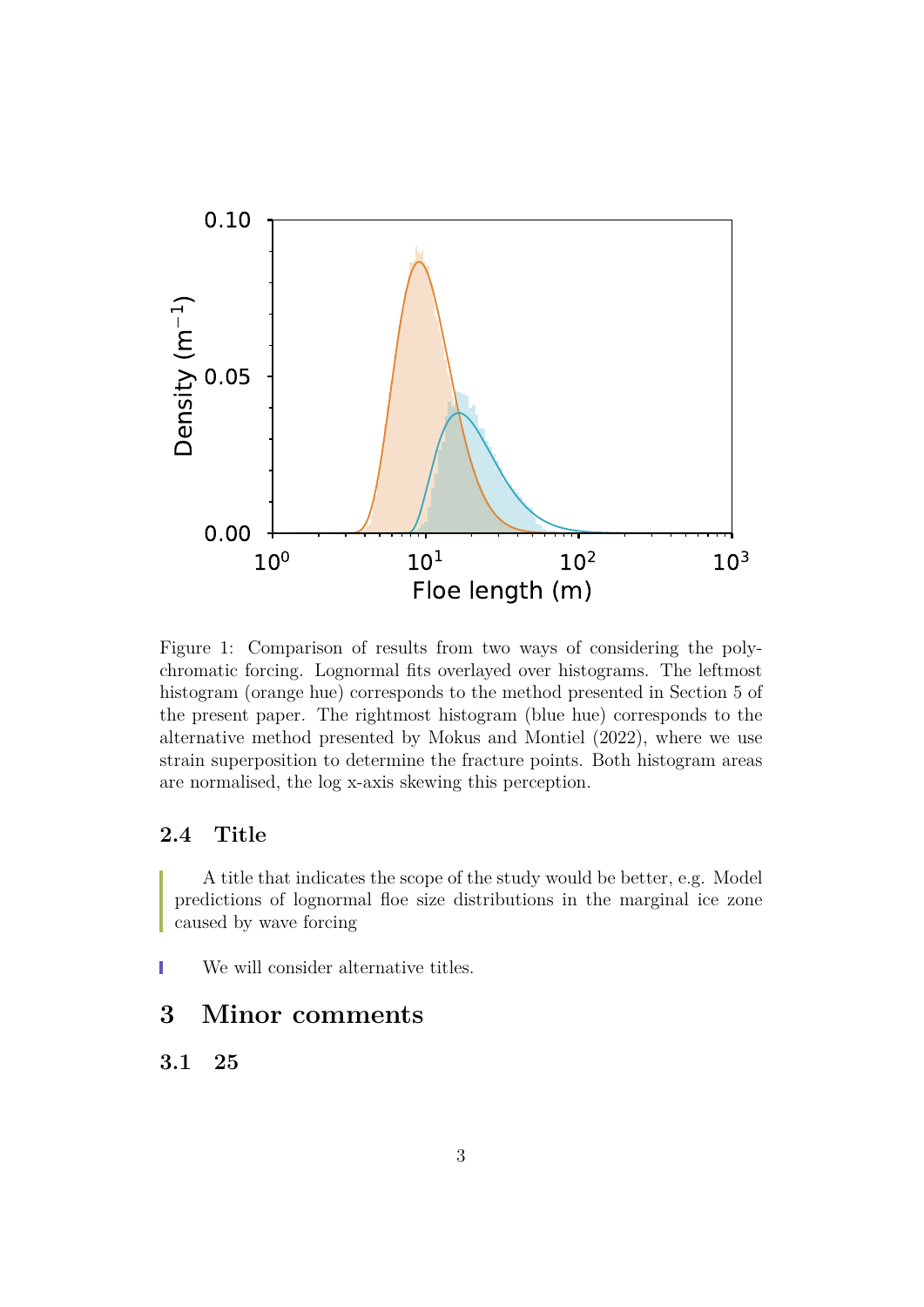With thinner and weaker first-year ice becoming dominant in the Arctic H

'in the Arctic' added

## **3.2 28**

Elaborate on the sentence starting The individual description. П

We mean that the dynamic of every floe, at the basin scale, cannot be reasonably determined and kept track of. We will clarify this in the revised manuscript.

## **3.3 55**

The sentence on short time scales for breakup appears to contradict the steady state model assumption.

Breakup happens on time scales shorter than thermodynamics processes, that our model does not resolve. Recent observations (Dumas-Lefebvre and Dumont 2021) showed the breakup front moves slower than the wave front within the ice cover, so we believe these assumptions hold. We will clarify the sentence in the revised manuscript.

### **3.4 Sec 3.1**

Similar wave scattering models should be referenced at the beginning of the section Kohout and Meylan 2008; Montiel et al. 2012, and any notable differences identified.

Our model is indeed directly inspired by these. We will make the connection to other similar models more obvious in our description.

### **3.5 149**

travelling and evanescent …

We will add a reference to evanescent modes.

### **3.6 170**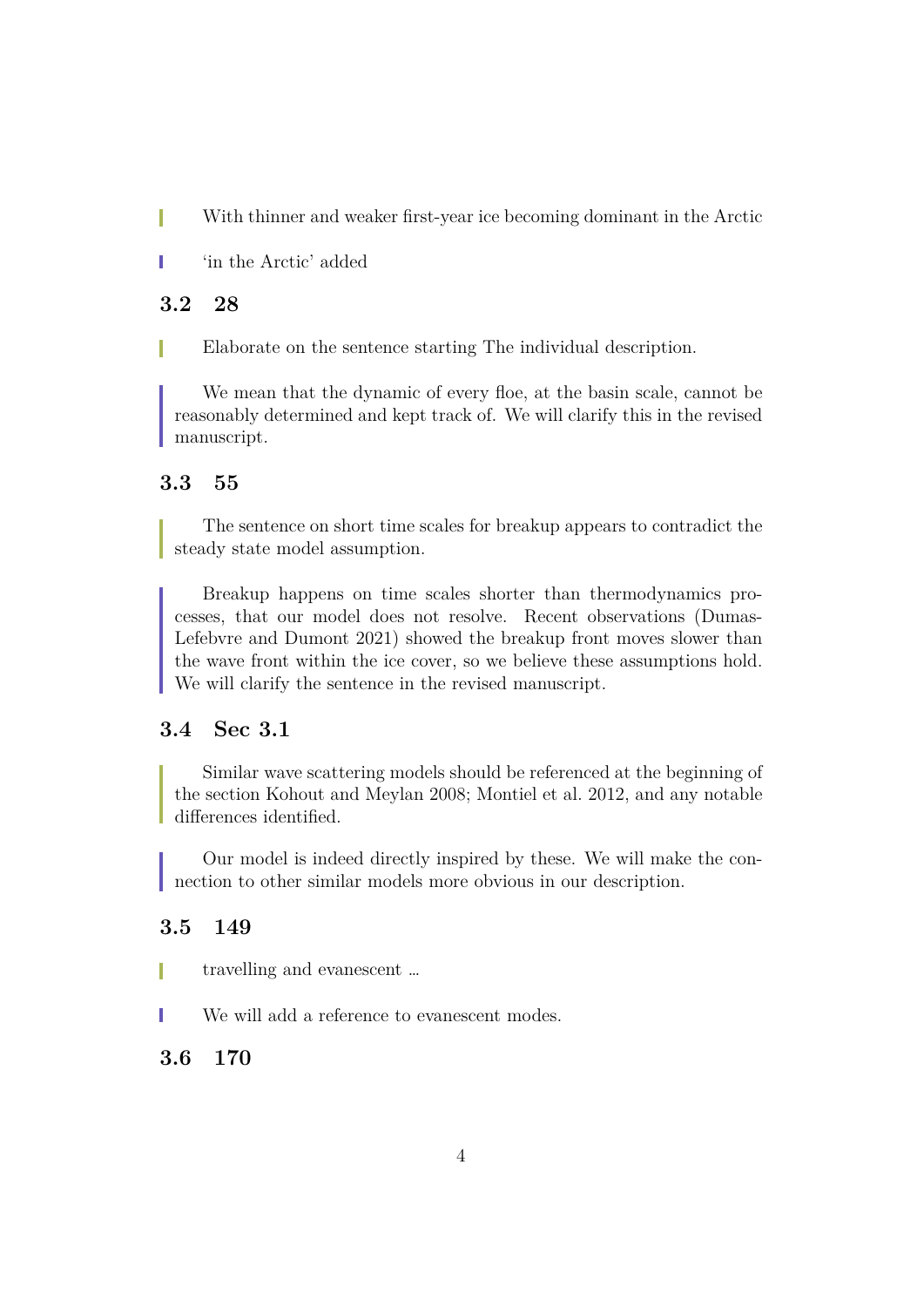For completeness, say that the complex roots can become purely imaginary for high frequencies and/or thick ice.

We believe this point is slightly out of scope, as this is very unlikely to happen in any geophysically realistic setting (Bennetts 2007).

## **3.7 178**

I think the phases are used to normalize rather than cancel out the exponential terms.

We meant cancel in the sense of making them neutral with respect to multiplication. We will make the phrasing clearer.

### **3.8 Eqn (13)**

- Replace the full stop with a comma.
- Corrected.

#### **3.9 248+250**

- for every floe and none of the floes break
- Corrected.

#### **3.10 253**

Give the distribution used to randomly redistribute the floes after breakup.

Floes are positioned from left to right and localised by their left edge. The leftmost floe is placed at a random location, drawn from a uniform distribution, around its location at the previous iteration. For subsequent floes, the left bound corresponds to the right edge of the last positioned floe (on their left). The right bound corresponds to the previous right bound, augmented by the length of the last positioned floe. A location is drawn from a uniform distribution between these two bounds; an illustration is given in Figure 2. As the width of that interval quickly tends to 0, we enforce a minimal length for our random draw. Floes can still get arbitrarily close to one another, as long as they do not overlap. The room allocated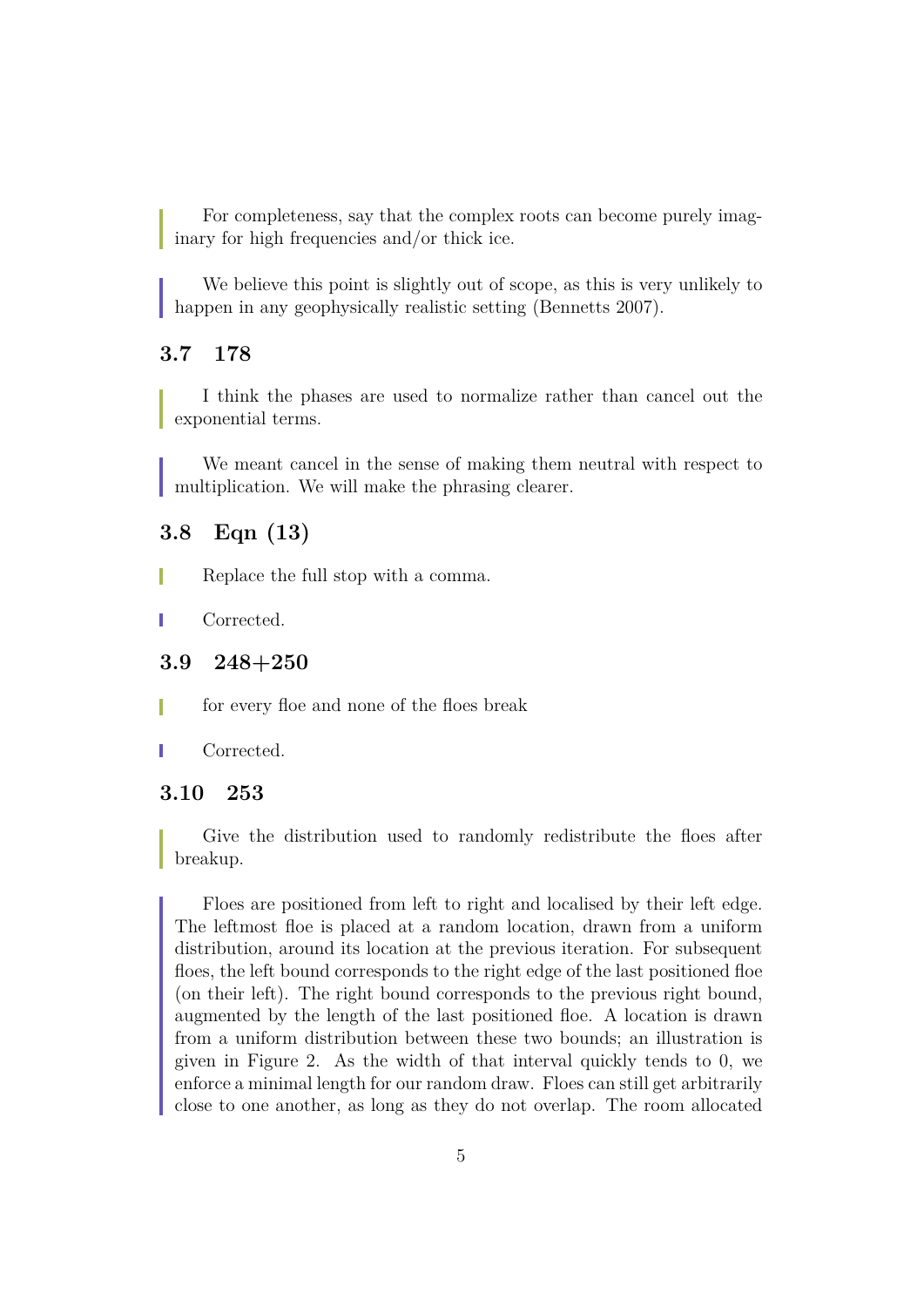

Figure 2: Illustration of the floe repositioning method. The top row shows current floes with identified breakup location marked by vertical bars and the resulting lengths. Successive rows show the iterative positioning as described in the text. Below each row, a segment shows the interval from which a location will be randomly drawn; the cross marks that location.

to the first floe (labelled  $\delta_{init}$  on the schematic in Figure 2) as well as that minimum width are set to 100 m and 1 cm, respectively. We ran simulation with alternative values to ensure these values do not have any impact on our results.

We will include these details as an appendix to the revised manuscript.

## **3.11 258**

Give details on the local resonances plus references.

For any single realisation of the array, local resonances can take place due to additive interference between scattered waves. These can be filtered out through ensemble averaging. This behaviour, and the solution, are described by Kohout and Meylan (2008). The reference will be added in the revised manuscript.

## **3.12 Figure 3d**

The levelling off/decrease of the median floe size with increasing ice thickness for T=8s is interesting and worth discussing in the text.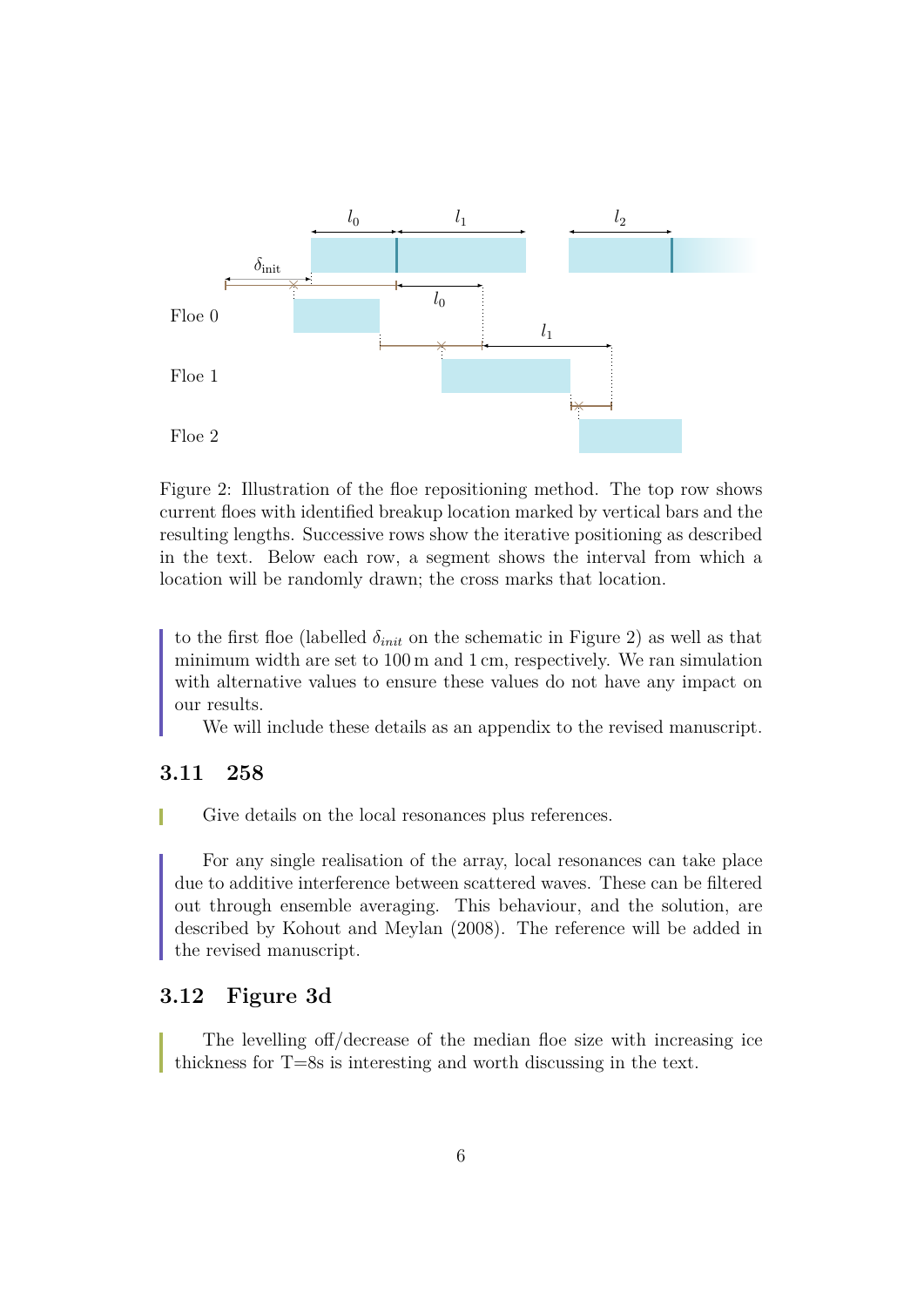T We will discuss this feature in the revised manuscript.

#### **3.13 Figure 4 caption**

Figure 4 caption: State the amplitude(s) used.

It is the same as in the previous figure, 50 cm. We will correct the **Comission.** 

### **3.14 348**

348: Space needed after the full stop.

Corrected.

#### **3.15 428**

Note that the value  $\gamma = 13.5 \text{ Pa s m}^{-1}$  was derived from measurements in the Antarctic MIZ (Massom et al. 2018).

We thank the reviewer for this reference, that we did not know about. A smaller value  $(6.9 \text{ Pa s m}^{-1})$  is derived in Mosig et al. (2015). The value 13 Pa s m<sup>−</sup><sup>1</sup> is used in Williams et al. (2013) and subsequent studies; however, it is unclear how this parameter may depend on, e.g., the ice thickness or rigidity, so we settled on a slightly more conservative estimate. Even though not presented here, we conducted experiments with a range of viscosities. We will develop this point in the discussion, and add the suggested reference to our review.

#### **3.16**

Mathematics needs a capital M in the institution name.

Corrected.

## **References**

Bennetts, L. G. (2007). "Wave scattering by ice sheets of varying thickness". PhD thesis. University of Reading.

Dumas-Lefebvre, E. and D. Dumont (2021). "Aerial observations of sea ice break-up by ship waves". In: *The Cryosphere Discussions* 2021, pp. 1–26. DOI: 10.5194/tc-2021-328.